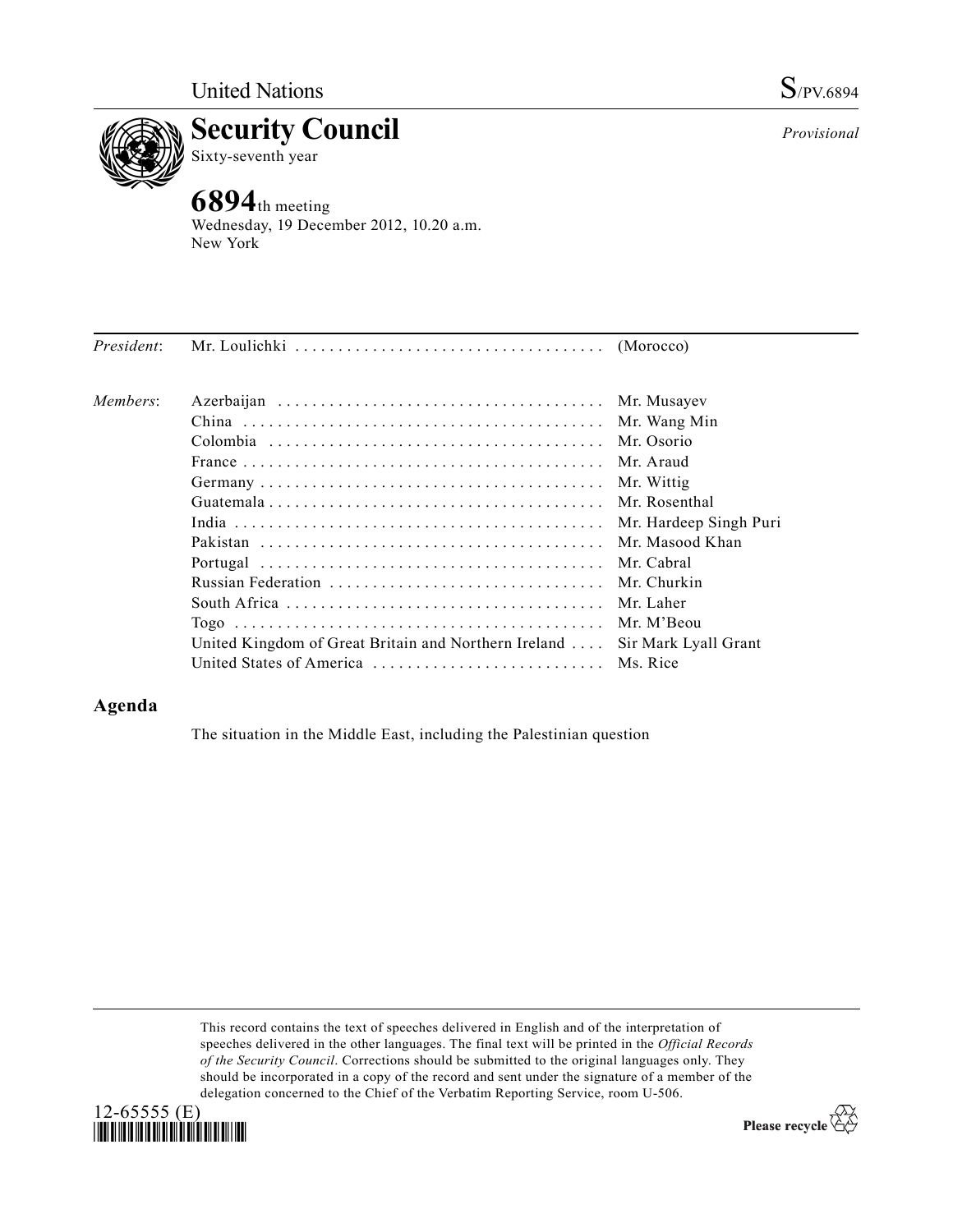*The meeting was called to order at 10.20 a.m.*

## **Adoption of the agenda**

*The agenda was adopted.*

## **The situation in the Middle East, including the Palestinian question**

**The President** (*spoke in Arabic*): Under rule 39 of the Council's provisional rules of procedure, I invite Mr. Jeffrey Feltman, Under-Secretary-General for Political Affairs, to participate in this meeting.

The Security Council will now begin its consideration of the item on its agenda.

I now give the floor to Mr. Feltman.

**Mr. Feltman**: This is the final briefing on the Middle East for 2012. While I spoke to the Council with concern a few months ago about how the world's gaze was shifting away from the Israeli-Palestinian conflict, it is fair to say that recent events have forced it right back into focus. What has transpired in the closing months of this year should remind us, at the very least, just how much the momentum for the two-State solution has slipped and just how hard we should be working in the year ahead to reverse this trend while there is still time to do so.

As Council members are well aware, on 29 November the General Assembly accorded Palestine non-member observer State status in the United Nations, which was greeted by peaceful celebrations across the West Bank and Gaza. Following that important vote, the Secretary-General underlined that the Palestinians have a legitimate right to their own independent State, and that Israel has the right to live in peace and security with its neighbours. There remains no substitute for negotiations to that end, and the vote underscores the urgent need to resume meaningful talks. The Secretary-General, dismayed by some of the language used by various parties on the occasion of that vote, also appealed to all concerned to act responsibly.

Following the adoption of resolution 67/19, the Israeli Government announced that it would approve plans for settlement construction of 3,000 housing units in the West Bank, including East Jerusalem, and, most alarmingly, indicated that planning would proceed on several thousand housing units in the E-1 area of the West Bank between Jerusalem and the settlement of Ma'ale Adumim. The Secretary-General has expressed

his grave concern and disappointment over those announcements. Many international leaders have done the same. In addition, the Israeli Government decided to expedite the construction of some 6,500 housing units in East Jerusalem that have already been approved, including in Givat Hamatos. Settlement construction in the West Bank, including East Jerusalem, violates international law and is an obstacle to peace. If implemented, the plans would represent an almost fatal blow to the remaining chances of securing a two-State solution.

These developments add to an increasing number of settlement approvals in recent months. According to reports from non-governmental organizations, there has been a threefold increase in the number of new settler housing units issued for tender in 2012 compared to 2011. Given the clear history of how settlements have developed and expanded since the signing of the Oslo Accords, we are not reassured by comments by some Israeli officials to the effect that the announcements are in part only symbolic in nature. We strongly urge the Israeli Government to heed the wide international calls to rescind those plans.

On 12 December, Israel's Minister of Finance signed the forfeiture of Palestinian funds in the amount of 435 million shekels — approximately \$115 million — which were transferred to the Israel Electric Corporation. While the Secretary-General has noted his appreciation of Israel's willingness in recent months to advance clearance revenues to the Palestinians to address fiscal needs, we believe that this unilateral Israeli decision on the use of Palestinian funds undermines the integrity of the Palestinian Authority.

Moreover, the decision of the Government of Israel to withhold Palestinian revenues casts doubt upon Israeli compliance with Paris Protocol provisions related to the full, timely, predictable and transparent transfer of tax and customs revenues. It comes while the Palestinians already face a dire fiscal situation that puts at risk the considerable achievements made by the Palestinian Authority in recent years under the leadership of President Abbas and Prime Minister Fayyad. The Palestinian Government has been unable to pay the salaries of its employees. Demonstrations by Palestinian teachers to protest such non-payment took place in the West Bank on 16 December and on the following days. We call on Israel to reconsider its decision and to resume the transfer of revenues without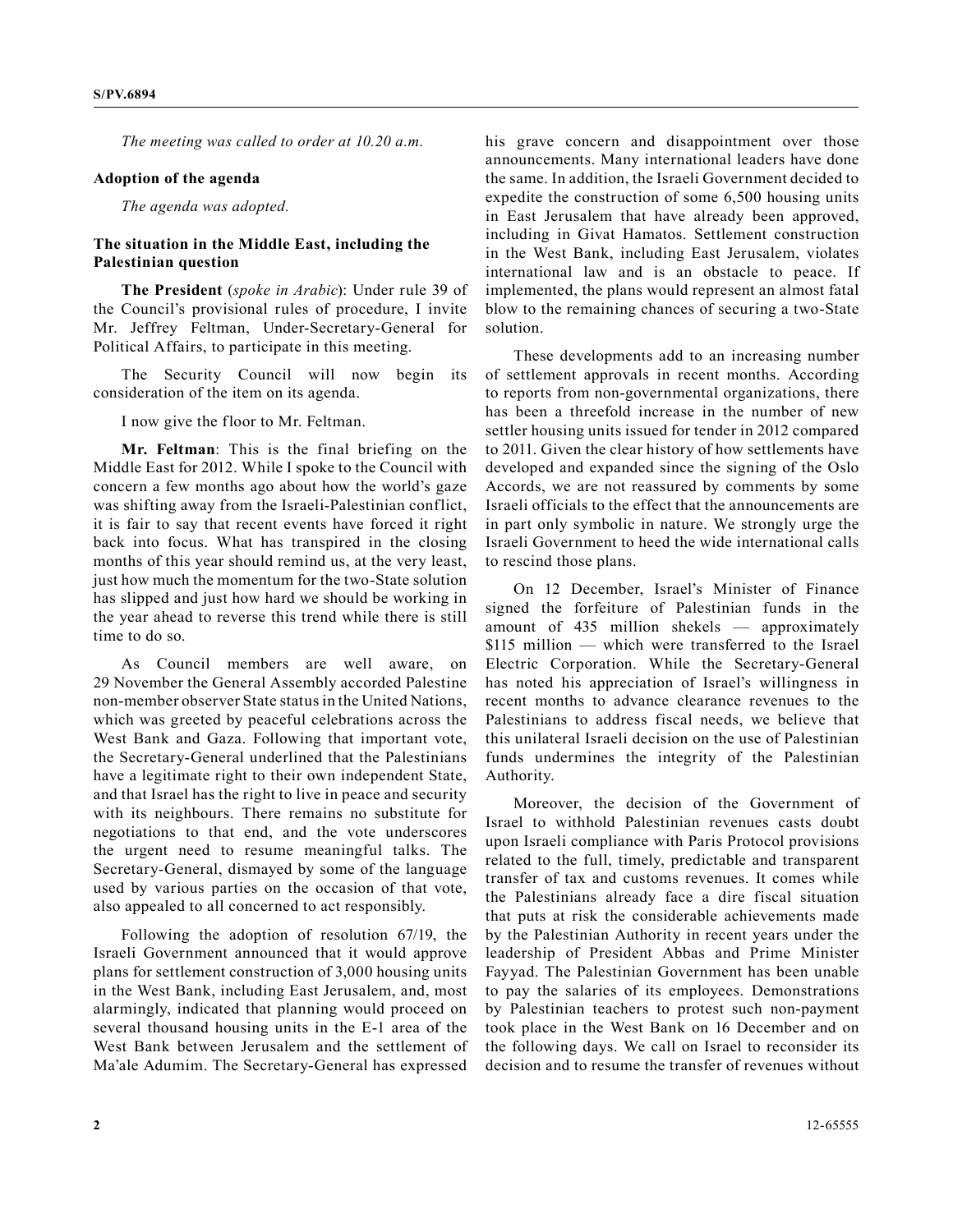delay. We also stress the importance of Israel and the Palestinian Authority determining through direct talks the resolution of any outstanding financial claims.

On 9 December, the Follow-up Committee on the Arab Peace Initiative of the League of Arab States met in Doha. Its final communiqué outlined intended next steps, including transferring additional funds to the Palestinian Authority to compensate for revenue lost as a result of retaliatory measures related to the General Assembly vote. The Secretary-General hopes that the Arab States and others that expressed their support for the Palestinian vote in the General Assembly will indeed follow through with tangible, rapid and generous disbursements to help the Palestinian Authority address the needs of the Palestinian people on the ground. The Arab League also expressed doubt about the international architecture for the peace process and announced future consultations with stakeholders in the international community.

Palestinian leaders have discussed going beyond the General Assembly vote to approach additional international bodies. In particular, President Abbas has stated that the Israeli announcement related to E-l has crossed what he describes as a "red line". A dangerous stand-off has emerged as a result. Confrontational statements from both sides will only lead the parties further away from achieving the two-State solution that remains their stated commitment. It is vital that the parties avoid negative steps that undermine the situation on the ground and complicate a return to negotiations.

In that context, Quartet envoys met in Brussels on 12 December. They discussed ways to help the parties avoid escalation diplomatically and on the ground in the short-term, while also finding a way back to negotiations. It is clear that new impetus must be found for substantial peace efforts early in 2013. To that end, the United Nations will continue its active engagement with all concerned.

Regional actors and Quartet partners have an important role to play. On 10 December, the Foreign Ministers of the European Union (EU) reaffirmed the EU positions, including on parameters for negotiations, and reiterated that ending the Israeli-Palestinian conflict is a strategic priority. The Arab Peace Initiative also remains a critical supportive framework that should be encouraged and nurtured.

The backdrop to those developments is a worsening security situation in the West Bank, a fragile calm in Gaza after last month's round of hostilities, and a shifting geopolitical landscape in the region. In the West Bank, the effectiveness of the Palestinian security forces and their coordination with Israeli security forces were repeatedly tested during the reporting period. Citing security concerns, Israeli security forces increased operations and arrests in the occupied West Bank.

From 27 November to 17 December, a total of 182 operations resulted in two Palestinians killed, 159 Palestinians injured and 182 Palestinians arrested, while seven Israeli soldiers were also injured. It is of particular concern that Israeli forces reportedly arrested several members of the Palestinian security forces and intelligence. On 6 December in central Hebron, a confrontation between Israeli soldiers and Palestinian police officers reportedly resulted in injuries to nine Palestinians and the arrest of over 20 Palestinians.

In another incident, on 3 December near Nablus, a Palestinian allegedly rammed his vehicle into another vehicle carrying Israeli security personnel. According to Israeli reports, the Palestinian then attacked the soldiers with an axe, injuring two. Israeli security forces shot and killed the Palestinian. On 12 December in central Hebron, a Palestinian teenager was shot dead by Israeli forces as he allegedly threatened soldiers. Riots followed and more than 20 Palestinians were injured.

Confrontations between Palestinians and Israeli settlers occurred on an almost daily basis, mostly consisting of stone throwing on both sides, resulting in injuries and material damage. So-called price tag attacks vandalized Palestinian assets near Ramallah and Hebron and desecrated a Christian monastery in West Jerusalem. Prime Minister Netanyahu publicly expressed revulsion at those events. On 4 December, Israeli security forces detained three Israelis near Hebron suspected of carrying out such attacks.

Israeli security forces demolished 14 structures in the occupied West Bank, including the mosque in Al-Mafkara near Hebron. These demolitions resulted in the displacement of 41 Palestinians. In another worrisome development, in the early hours of 11 December, Israeli security forces, in another incursion into the Palestinian-controlled Area A, raided the Ramallah headquarters of three Palestinian non-governmental organizations and reportedly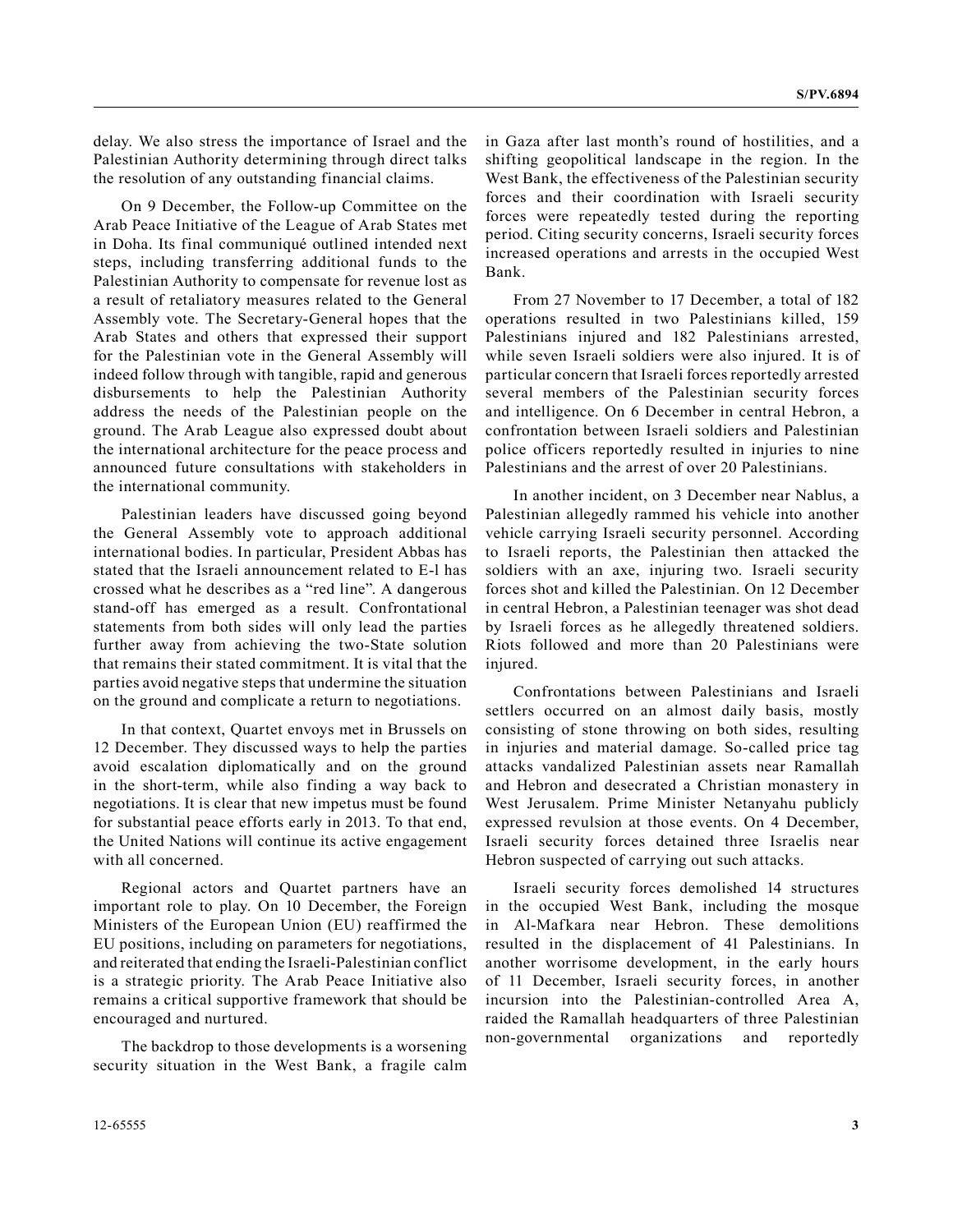confiscated sensitive materials, including computers and cameras.

Three recently arrested members of the Palestinian Legislative Council were sentenced to a six-month administrative detention. We are alarmed by the news of the arrest of more than 500 Palestinians in November in the West Bank, which is more than double the number of arrests reported in the September and October briefings.

We continue to be concerned about the approximately 4,400 Palestinian prisoners in Israeli detention centres. Their situation was discussed at an Arab League conference on Palestinian prisoners, which was held in Baghdad from 11 to 12 December. We are particularly worried by indications that some detainees have continued their hunger strikes, despite initial progress after the agreement to end hunger strikes in May. On 2 December, Israeli authorities resumed family visits for Gazan prisoners jailed in Israel.

On 12 December, the Palestinian Cabinet announced that the second round of local elections will take place on 22 December, after being postponed owing to the outbreak of violence in Gaza.

The calm in Gaza, brokered by Egypt on 21 November, has largely held, but it remains tenuous. Since the last briefing, one rocket has been fired from Gaza into Israel and one Israeli tank shell has landed in Gaza. Israeli security forces conducted two incursions into Gaza. One Palestinian civilian was killed and 37 Palestinian civilians were injured by Israeli fire, mostly while attempting to approach the border fence. A number of Gaza fishermen were also attacked by Israeli forces while navigating in the vicinity of the new fishing limit of six nautical miles, resulting in one fisherman being shot and injured, over 30 briefly arrested and the damage to, and confiscation of, some Palestinian fishing boats.

More generally, the impact of last month's violence has exacerbated the vulnerabilities of some of the Gaza Strip's poorest people and left up to 3,000 people in need of emergency shelter support. In terms of humanitarian funding requirements identified by the United Nations and non-governmental organizations partners, \$12 to \$13 million are required to meet immediate needs just for the remainder of 2012. Moreover, at least \$70 million are required to kick-start the humanitarian response in the first months of 2013.

The Hamas leader, Khaled Mashaal, visited Gaza for the first time from 7 to 10 December. His visit coincided with the twenty-fifth anniversary of the founding of Hamas, an event that was attended by a number of foreign delegations and Fatah. Khaled Meshaal expressed support for an end to the division of Palestinian. The United Nations supports Palestinian reconciliation in the context of the Palestine Liberation Organization's commitments, which remain central and yet unimplemented element of resolution 1860 (2009). But the United Nations condemns the inflammatory remarks made by Khaled Mashaal with regard to Israel in his main speech and rejects any attempt to promote violence as a way to achieve political goals or deny Israel's right to exist. Israel has legitimate security concerns, which must be respected, and ignoring or dismissing Israel's legitimate security concerns undermines the prospects for a two-State solution.

I would like to reiterate that the ceasefire provides an opportunity to address the underlying causes of conflict captured in resolution 1860 (2009). While talks continue in the effort to implement the understanding with regard to the ceasefire, we strongly urge all parties to strictly abide by the understanding, starting with security. The parties must agree on policy changes that address the causes of instability in Gaza and the recurrent eruptions of violence. Such changes must include an end to weapons smuggling and a full opening of crossings.

The Office of the United Nations Special Coordinator for the Middle East Peace Process remains in close contact with Egyptian authorities, with a view to encouraging progress on all aspects of the understanding with regard to the ceasefire. In particular, we advocate for a further extension of the maritime boundary; unrestricted entry of aggregate, iron bar and cement; and transfers of goods between Gaza and the West Bank, as well as exports to Israel and beyond. In parallel, it is important that tangible means be identified and implemented so as to end weapons smuggling. The United Nations stands ready to assist the parties in all aspects of those issues.

In the Syrian Arab Republic, where conflict is now in its twenty-second month, violence and military confrontation have escalated dangerously. The Secretary-General, in a statement over the weekend, expressed his growing alarm over that escalation, particularly the reports of sectarian killings in the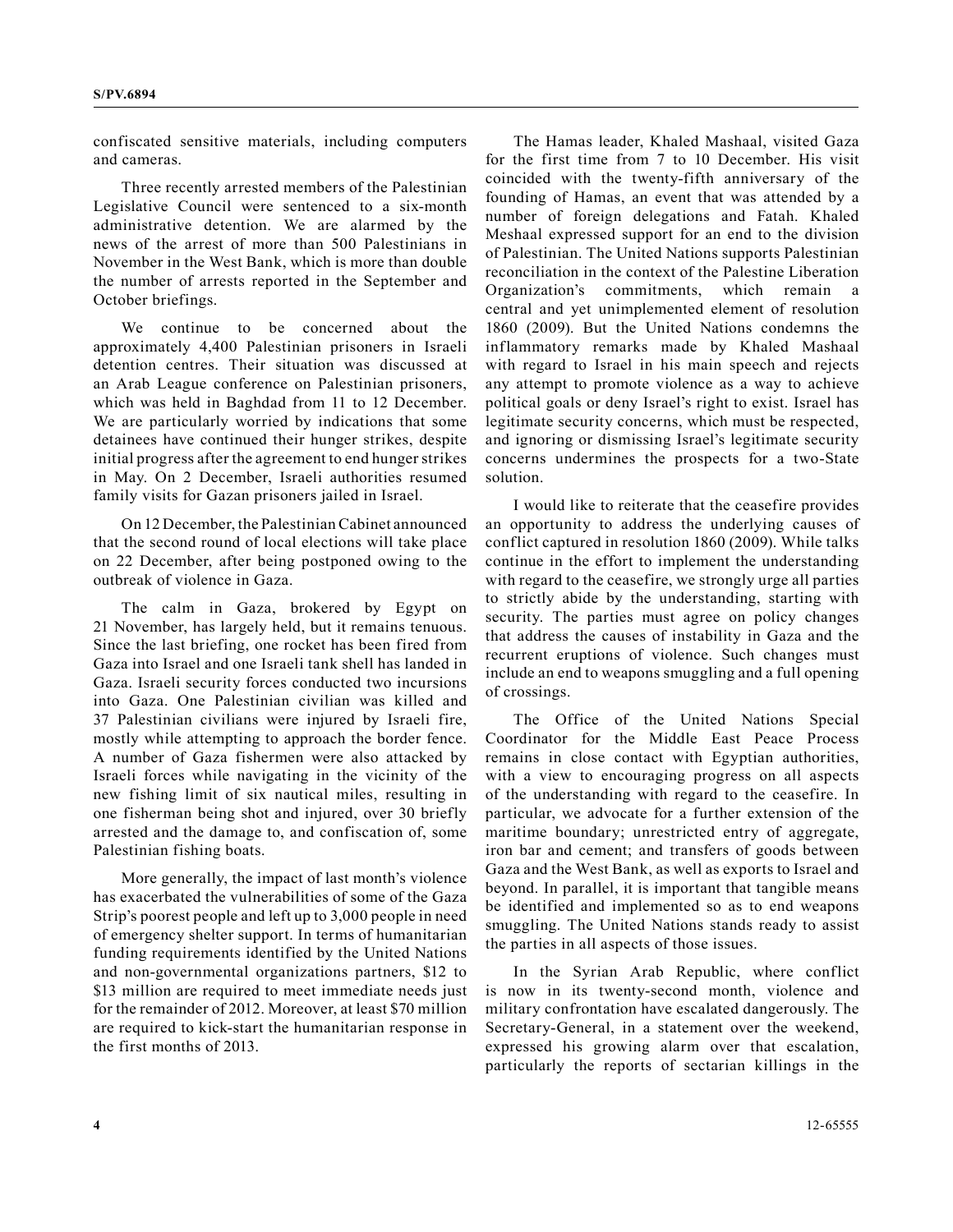village of Aqrab in Hama province and the violence that has engulfed the Yarmouk Palestinian refugee camp in Damascus. All parties are failing in their obligations to protect civilians. The Council should remind those engaged in hostilities of their obligations to abide by international humanitarian law and should stress the consequences for those who fail to do so.

Valerie Amos briefed the Council in private consultations two days ago on her visit to Syria and stressed the severity of the increasing humanitarian crisis. More than half a million people have fled the violence to become registered refugees in Syria's neighbours and other States. Lebanon, Jordan, Turkey and Iraq now host over 150,000, 145,000, 135,000 and 65,000 Syrian refugees respectively, making Lebanon host to the largest registered number of Syrian refugees in the region. In addition, there is a growing number of Palestinian refugees from Syria present in Lebanon, including 2,000 to 4,000 who have crossed in recent days, mainly coming from the Yarmuk camp.

During their recent respective visits to the region, the Secretary-General and the Deputy Secretary-General witnessed at first hand the dire situation of the Syrian refugees. They thanked the host countries for their hospitality and generosity and pledged to call on donors to lessen their financial burden.

While it is important that Syria's neighbours continue to allow those fleeing violence in Syria to enter their countries, helping those countries cope with the situation and address the needs of the refugees must be a priority for the international community. We ask donors to contribute more generously to our efforts and respond to the revised appeal that is launched today. Only about half of what is needed to meet the needs of people inside Syria and the refugees has been received. This is grossly inadequate.

As we have repeatedly underlined, the military approach pursued by both sides in Syria comes at a devastating cost in terms of human lives and destruction, and it breeds a serious risk of sectarian and communal strife, radicalization and terrorism. If nothing is done to change the current dynamic and to move toward a political solution, the destruction of Syria will be the likely outcome.

Long-standing fears that the conflict in Syria would seriously threaten the stability and security of Syria's neighbours have intensified. During his trip earlier this month to Kuwait, Iraq, Jordan and Turkey,

the Secretary-General heard from all the leaders he met expressions of concern about the possible political and security fallout.

In addition to Syria's neighbours, the conflict in Syria has also directly affected the United Nations Disengagement Observer Force (UNDOF) area of operation and consequently the ability of UNDOF to fulfil its mandate, as acknowledged in resolution 2084 (2012), which this Council adopted a moment ago. On Monday, Under-Secretary-General Ladsous briefed this Council in detail on the recent report of the Secretary-General on UNDOF (S/2012/897), including on daily clashes between the Syrian army and armed opposition in the area of separation, and several occasions of direct and indirect fire at UNDOF positions or convoys, in particular an incident on 29 November in which peacekeepers were injured.

In this connection, allow me to reiterate that the primary responsibility for the safety and security of United Nations personnel in the area of separation and the area of limitation on the Bravo side rests with the Syrian Government. Countries with influence should also impress upon the armed members of the opposition the importance of ensuring the freedom of movement and the safety of UNDOF personnel. More generally, let me take this opportunity to remind all belligerents that they must respect and ensure the safety and security of all United Nations personnel, associated personnel and humanitarian personnel in conflict zones.

The situation in Lebanon remains severely affected by the ongoing conflict in Syria. Cross-border shelling and arms smuggling continue. Multiple reports suggest that there are Lebanese implicated in Syria's violence, both on the side of the Al-Assad regime and the opposition. This violates the Lebanese Government's dissociation policy and puts Lebanon increasingly at risk.

On 30 November, according to reports, approximately 14 Lebanese fighters were killed by Syrian regime forces near the town of Talkalakh in Syria. The Talkalakh incident sparked a new round of fighting in Tripoli between the Sunni neighbourhood of Bab al-Tabbaneh and the Alawite community of Jebel Mohsen, resulting in approximately 14 killed and over 60 injured. Calm was restored after the Lebanese Armed Forces deployed heavily in the neighbourhoods affected and around the city, following the adoption of a new security plan by the Higher Defence Council on 9 December.